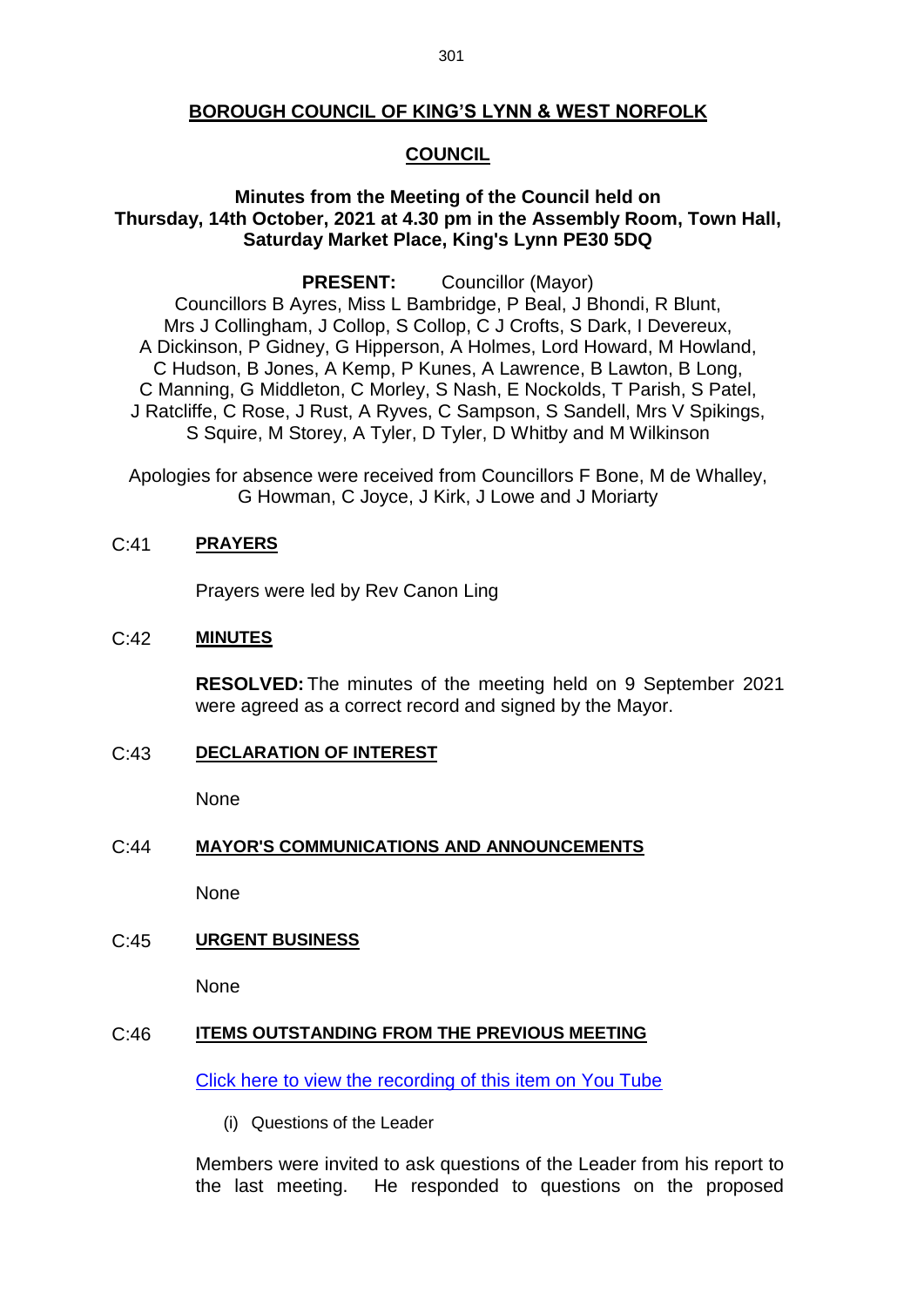incinerator in Wisbech and the County Council position where he stated he would do everything he could to ensure the views of those in West Norfolk were taken into account.

Councillor Dark also responded that the Cabinet would take a view on the issue of the Ferry access.

(ii) Questions of Chairs of bodies other than the Cabinet.

There were no questions.

### C:47 **PETITIONS AND PUBLIC QUESTIONS**

[Click here to view the recording of this item on You Tube](https://youtu.be/ftNPA1k1L5U?t=562)

The Mayor invited Ms Sue Bruce to ask her public question:

"I refer to the application for a new 3G pitch on River Lane.

The application described the need for the pitch to support the needs of affiliated football teams, school programmes, clubs and coaching sessions.

I refer to an article in the EDP on the  $9<sup>th</sup>$  October entitled Pitching in at King's Lynn…. or are they? by King's Lynn town football club which is too long to read out but includes the following.

It reports that they have found it impossible to hire pitches from Lynnsport for any of their youth teams and Norfolk FA promised that the club would have access to any new 3G pitch however they have now been told they will not be able to hire the pitch for any of their youth teams and he was told by a manager at Lynnsport to disband their youth network.

They have been using pitches at King Edward VII Academy however as the light fades the older age groups who train later face difficulties in training as there are no floodlights at KES. The better alternative would be to place the pitch at KES, who can help towards the finance and would be far more of a natural fit.

The report states that he would argue that the planned set up for Lynnsport is essentially an income-generating coaching organisation, but certainly not a grassroots football club.

This application is unpopular with residents, will remove important green space, will not support the current well run and successful youth teams and will cost £263 thousand pounds in tax payers money.

Isn't it time to withdraw the application?"

Councillor S Sandell responded

"Demand for the 3G is extremely high and it is unfortunate that Alive West Norfolk regularly have to turn down clubs and organisations who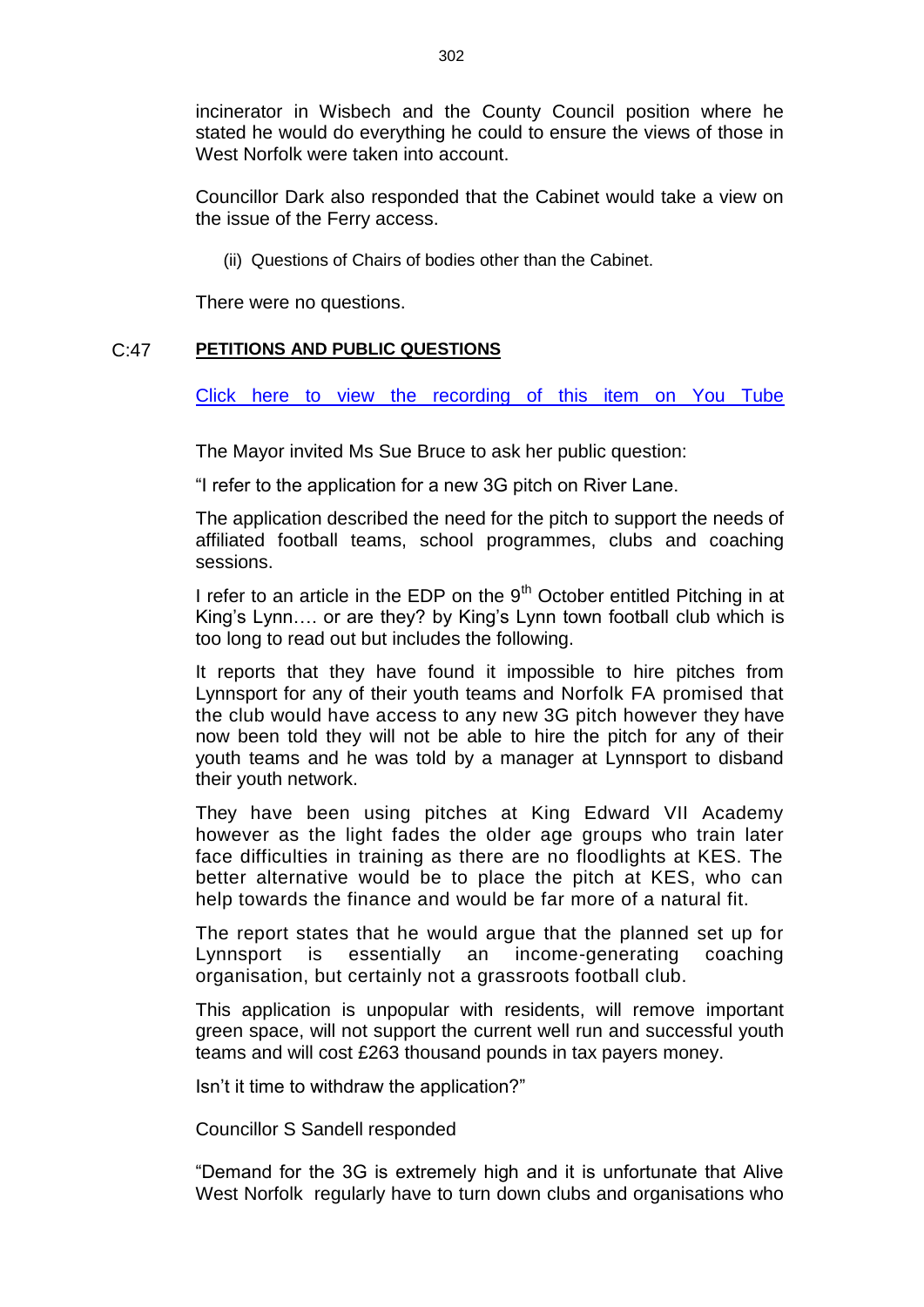wish to make use of the floodlit facilities. We have provided space for KLFC in the past but currently they are not using and have not booked any times.

The FA are committed to providing a facility at Lynnsport to address this additional demand and this is their preferred location. They do not support funding a 3G pitch at KES. Fields in Trust have also confirmed that this is an acceptable development on his site.

The report is criticising the FA making an award to Kings Lynn Football in the Community. Alive Kings Lynn Football in the Community provide an opportunity for children and young adults in West Norfolk to play sport and create opportunities at all levels.

The scheme was formed in 2002 and works with approximately 1500 children aged 5-19 year each week. Strong links have been formed with local youth football clubs, schools across West Norfolk, local organisation and agencies.

The scheme offers advanced football squads, player development centres, in-school curriculum sessions, school sponsorship days, after school and lunchtime clubs, birthday parties, disability sessions, multiskills, and coaching opportunities

This application will allow Alive West Norfolk to extend the opportunities to the local community including a wider group of clubs and organisations within West Norfolk."

By way of a supplementary Ms Bruce asked if consultation would take place with the public prior to the planning application. Councillor Sandell responded that the consultation would take place as part of the planning process.

### C:48 **PROPORTIONALITY**

# [Click here to view the recording of this item on You Tube](https://youtu.be/ftNPA1k1L5U?t=866)

Following a further change to the Independent Group, Council was requested to amend the proportionality figures. The recommendations were proposed by Councillor Dark and seconded by Councillor Middleton, and on being put to the vote were carried.

**RESOLVED:** That proportionality be amended by the change of seats as follows:

That Independent lose 1 seat from the Licensing Committee and 1 seat from Environment and Community Panel.

Those 2 seats to be dealt with as follows: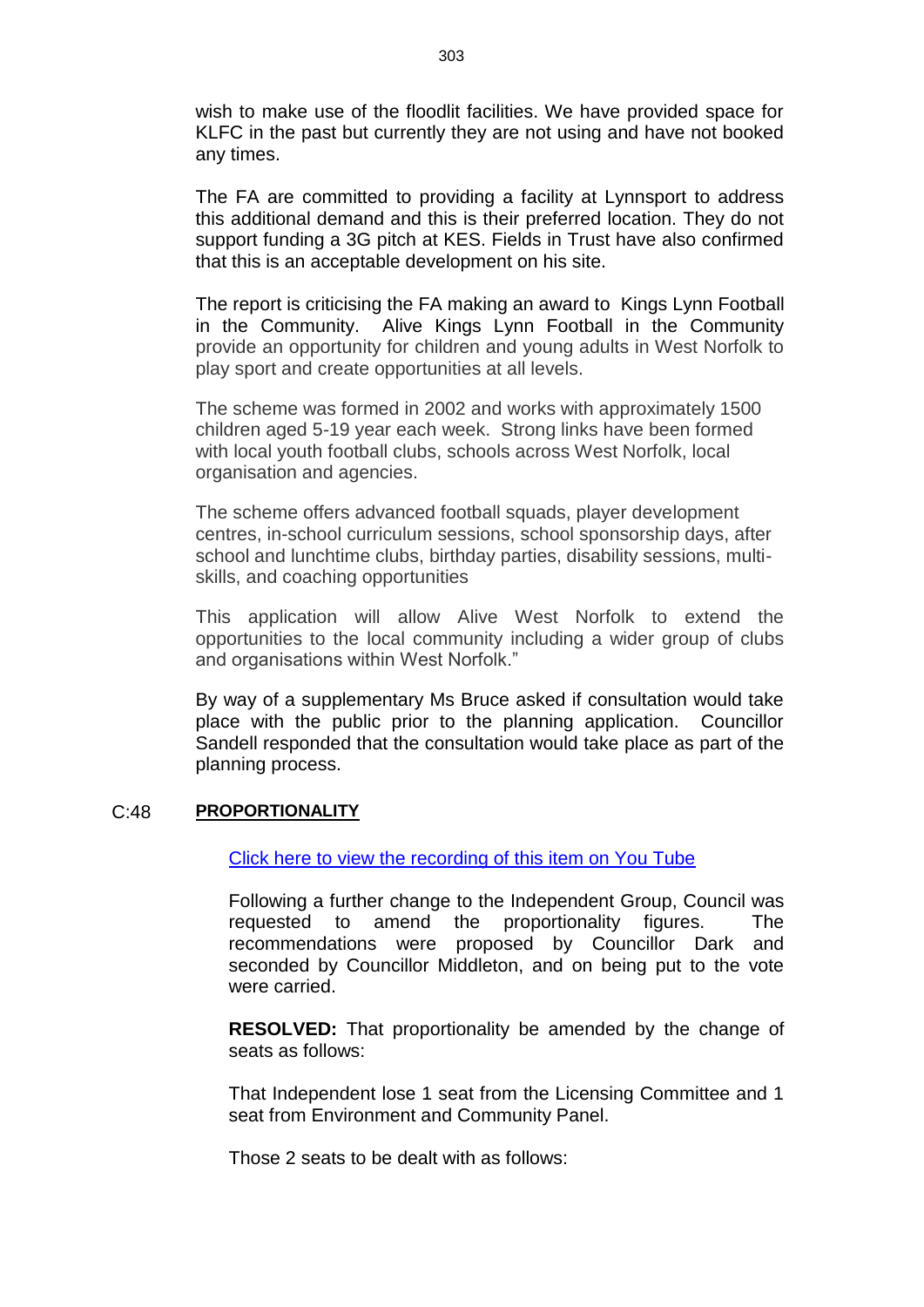- Environment and Community seat goes to Conservative Group
- Licensing Committee seat goes to Labour Group

### C:49 **RECOMMENDATIONS FROM COUNCIL BODIES**

### i **Cabinet: 21 September 2021**

[Click here to view the recording of this item on You Tube](https://youtu.be/ftNPA1k1L5U?t=1405)

The Leader proposed CAB46: Climate Change Strategy and Action Plan, seconded by Councillor Middleton. On being put to the vote the recommendations were agreed.

**RESOLVED:** That the recommendations from the 21 September 2021 Cabinet meeting set out in CAB46 be approved.

## C:50 **NOTICES OF MOTION**

[Click here to view the recording of this item on You Tube](https://youtu.be/ftNPA1k1L5U?t=1682)

Notices of Motion 4/21 published on the agenda had been withdrawn by Councillor Joyce. As he was not present at the meeting to propose his Notices of Motion 5 and 6/21 they were not moved.

Councillor Kemp proposed the following Notice of Motion (7/21), speaking in support of it. This was seconded by Councillor Rust who spoke in support of it.

Equal Value, Equal Lives

This Council is united in valuing the lives of all its residents equally; it is committed to a culture of safety for women and girls throughout the Borough; to a level playing field of opportunity and respect for people of all abilities, genders and races, including Travellers; and will stand up to discrimination in all its forms, call out hate speech and work towards community cohesion.

Under standing order 14.6, Councillor Dark proposed that the Motion be referred to Cabinet for consideration and report back to Council. This was seconded by Councillor Kemp and on being put to the vote was carried.

**RESOLVED:** That the Motion be referred to Cabinet for consideration and reporting back to Council.

# C:51 **CABINET MEMBERS REPORTS**

[Click here to view the recording of this item on You Tube](https://youtu.be/ftNPA1k1L5U?t=2566)

Councillor Dark moved Cabinet Members reports en bloc.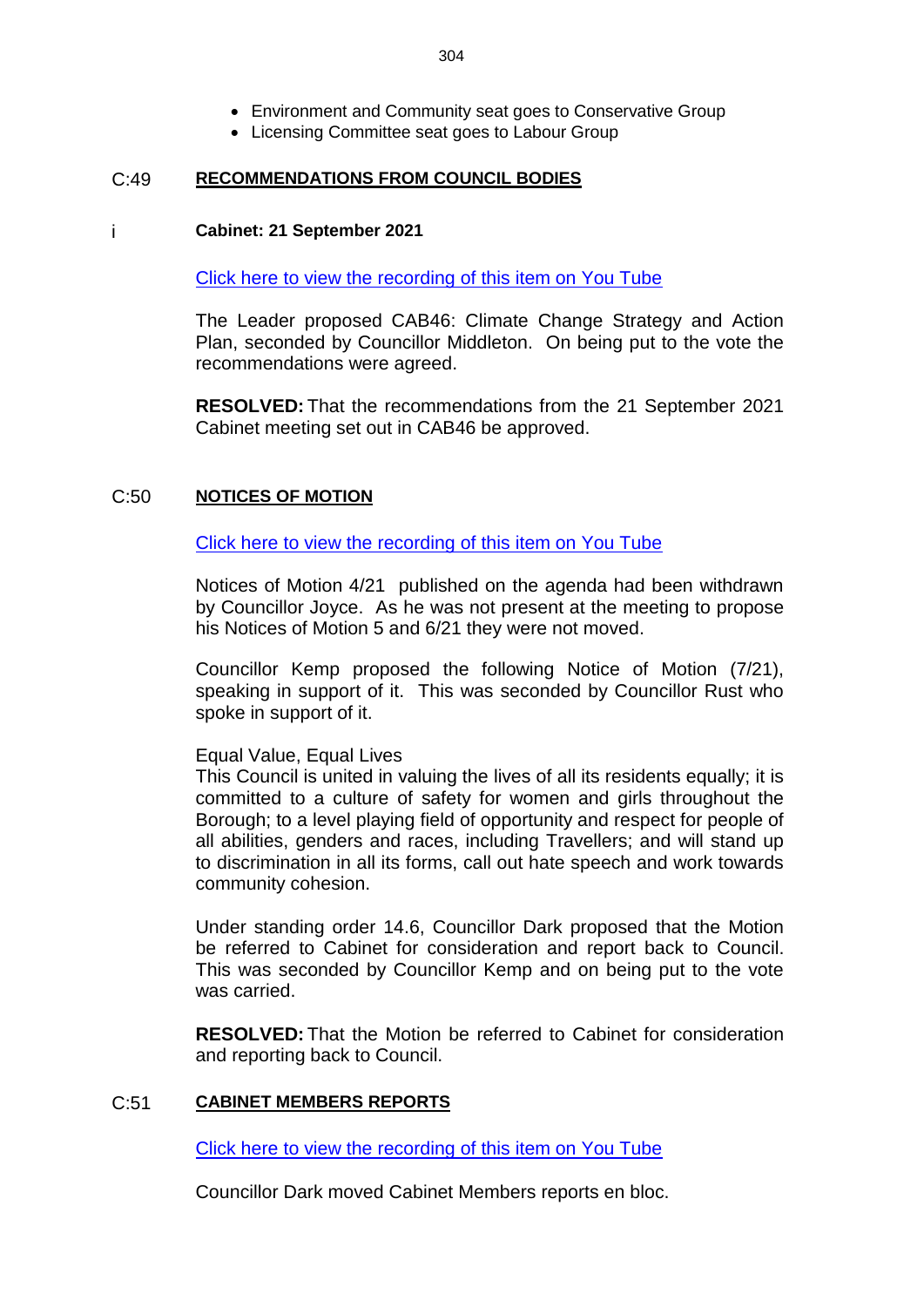In response from a question from Councillor Rust about pop up shops, Councillor Middleton confirmed he had spoken to the Vancouver quarter regarding the use of a disused building. He would get an update from Ms Etheridge on what could be done, he also confirmed the proposals with the Town Fund to repurpose empty shop space. He undertook to give an update when he had more information available.

Councillor Blunt confirmed his meeting listed was the West Norfolk Housing Company, not a West Winch meeting.

Councillor Sandell, in responding to Councillor Nockolds gave an update on the work of the Housing Team working in partnership with the hospital to get necessary works completed to permit patients to return home from hospital.

In response to a question from Councillor Morley, Councillor Kunes gave an update on work progressing to apply for funding to add charging points on council owned car parks in King's Lynn and Hunstanton.

Following a question from Councillor Squire, Councillor Kunes commented that he believed a task group looking at biodiversity had been taking place with the Environment and Community Panel. He updated that a number of trees which had been planted had been vandalised but were looking to be replaced, and the planning plan for Lynnsport was for early spring.

Councillor Blunt, in response to a question from Councillor Spikings on the timetable for CIL awards, explained that the process was being simplified, and bids would be accepted in January and July. Parishes would be notified.

In response to a question from Councillor Parish asking of the current housing allocations were sufficient so not requiring an increase in the numbers allocated, Councillor Blunt reminded members that it boiled down to the number of properties which were built, and that the Government made the rules regarding the number of houses required.

Councillor Dickinson confirmed to Councillor S Collop that the Independent report into members allowances had been received.

Councillor Ryves referred to parking offers given at Christmas by other authorities and asked that they be introduced. Councillor Middleton reminded Members of the different schemes run in the past, including the scheme which had been run on Boal Quay to encourage shoppers, but the spaces had been used by people working in the town. He drew attention to the events put on all year round with the current arrangements.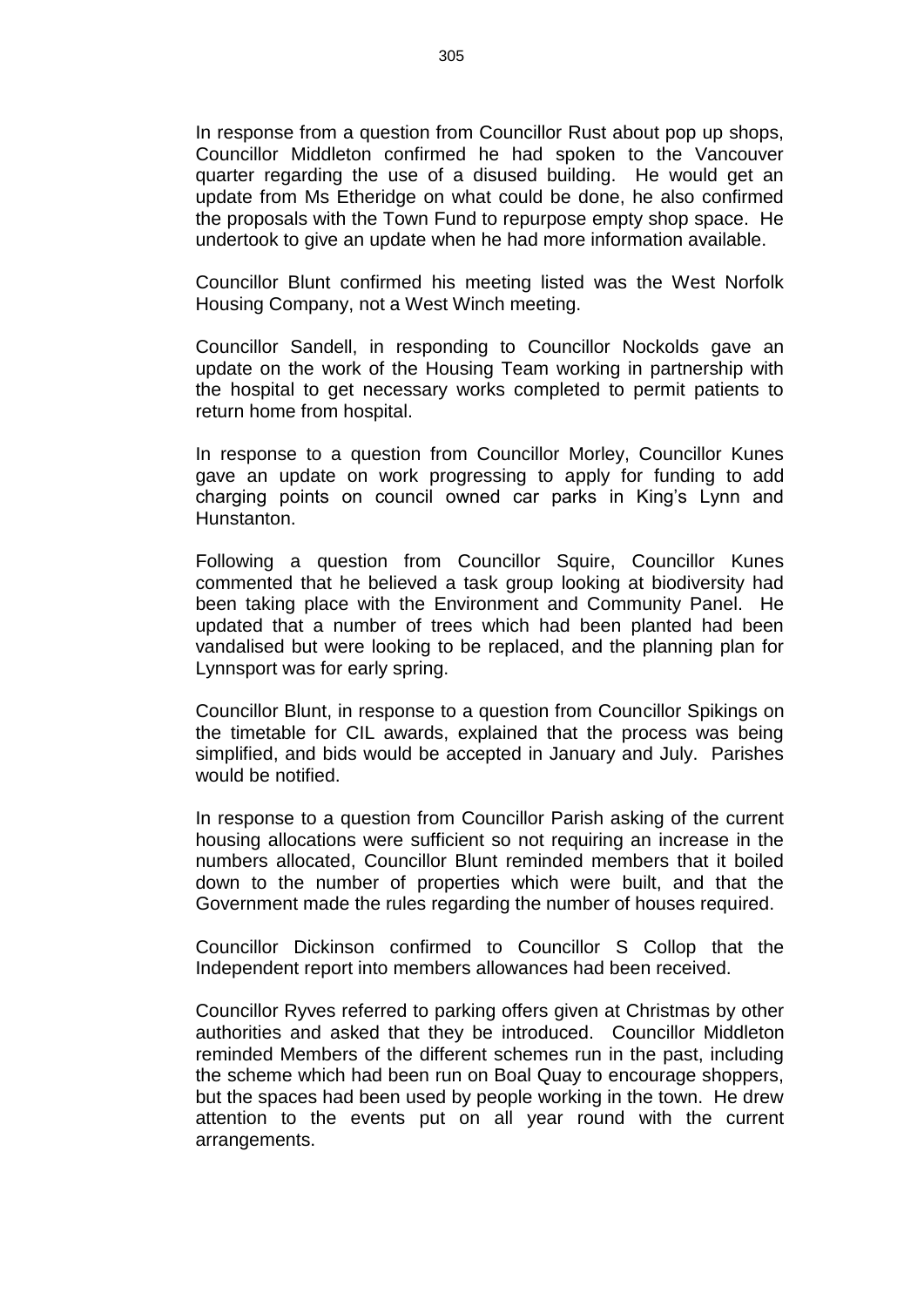In response to a question from Councillor Rust asking for an enhanced role for King's Lynn councillors with the Town Fund, Councillor Middleton confirmed that the King's Lynn Town Centre Members were involved, and the set up was as agreed with the Government.

Councillor Morley asked if governance could be included into some cabinet members reports. Councillors Blunt and Middleton undertook to look into it.

Following a question from Councillor Kemp regarding the consultation process for the Town Fund, Councillor Middleton confirmed consultation had been carried out when the bid was put together, and that consultation on the multi user hub was imminent.

Councillor Lawrence in responding to Councillor Morley confirmed there was interest in the NORA development

#### Questions to the Leader

In response to Councillor Ryves question on the Member Major Projects Board meetings, Councillor Dark confirmed that they would be seeing the list of projects at its next meeting.

Following a question from Councillor Parish regarding the number of press statements being released in line with the additional staffing for that team, Councillor Dark confirmed that no additional staff had yet been appointed, but that the press releases were drawing attention to good work done. He acknowledged the issue with planning enforcement resources and confirmed it was being looked at.

Councillor Dark also responded to Councillor Kemp that areas with challenges and staffing issues were being looked at, and did not require another Board to consider them.

Councillor Bower drew attention to the work being carried out to the roof of the Princess Theatre in Hunstanton, Councillor Dark confirmed that a defibrillator was also being added to it, he also drew attention to the underwriting of the fireworks in Hunstanton. Councillor Beal also thanked the Leader for the work being carried out to the Princess Theatre as landlords, he drew attention to the good work of the current occupants in running the theatre.

### C:52 **APPOINTMENT TO OUTSIDE BODIES**

[Click here to view the recording of this item on You Tube](https://youtu.be/ftNPA1k1L5U?t=1517)

Council was invited to make appointments for a substitute Member from two Outside Bodies which fell within the Environment and Community Panel's remit. This report asked Council to confirm the replacement Member who had been nominated by the Environment and Community Panel.